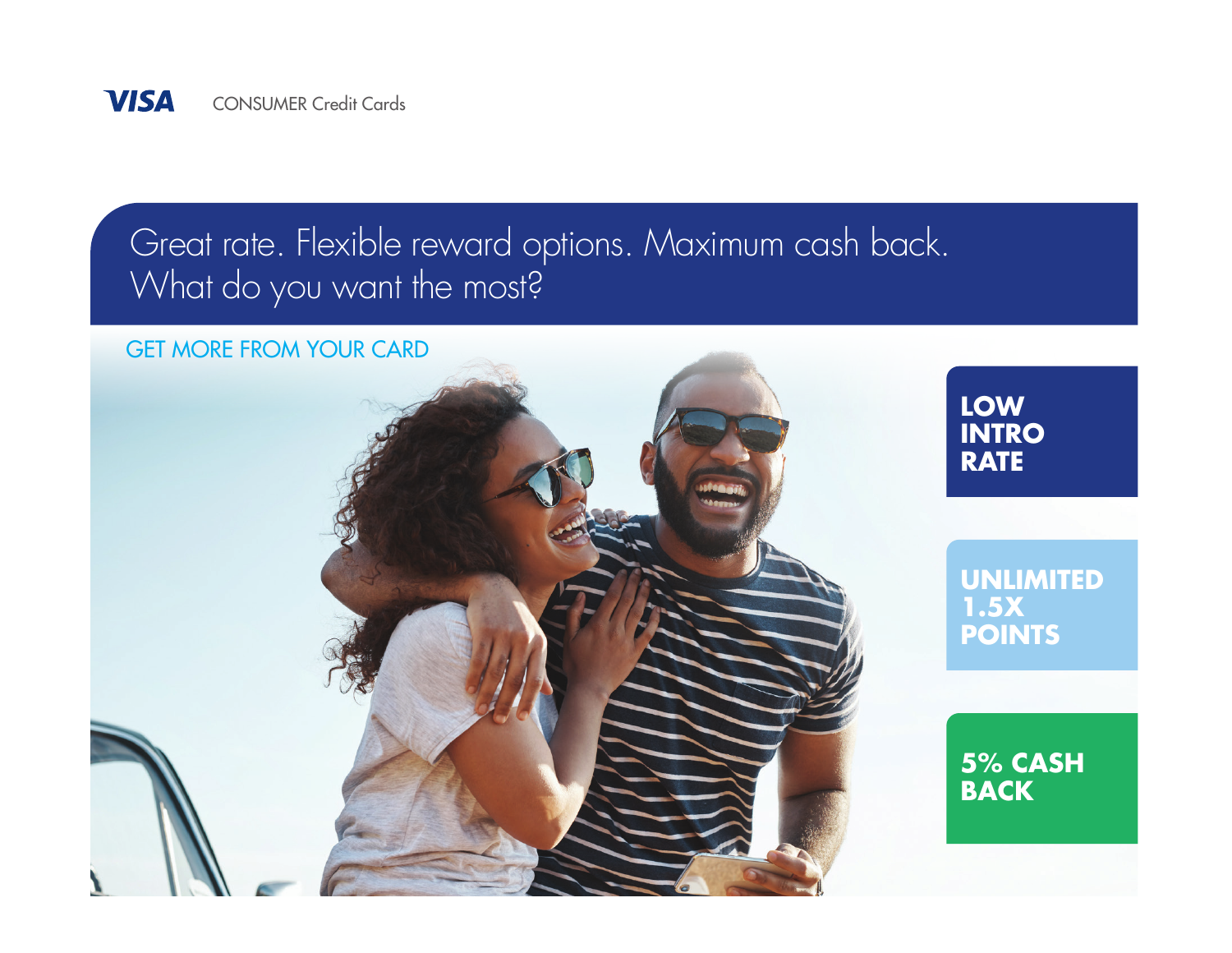## Choose the credit card with the benefits you want.

|                                                                                                                                                                       | <b>LOW INTRO RATE</b>        | <b>EARN REWARDS</b>                  | <b>MAX CASH BACK</b>                       |
|-----------------------------------------------------------------------------------------------------------------------------------------------------------------------|------------------------------|--------------------------------------|--------------------------------------------|
|                                                                                                                                                                       | $Visa^@$<br>Platinum<br>Card | Visa®<br><b>Real Rewards</b><br>Card | Visa®<br>Max Cash<br><b>Preferred Card</b> |
| <b>ENROLLMENT OFFER</b>                                                                                                                                               |                              |                                      |                                            |
| <b>Extended Low Intro Rate</b>                                                                                                                                        |                              |                                      |                                            |
| 2,500 bonus rewards points after your first purchase <sup>2</sup>                                                                                                     |                              |                                      |                                            |
| \$150 cash back after you spend \$500 in the first 90 days <sup>2</sup>                                                                                               |                              |                                      |                                            |
| <b>REWARDS EARNED</b>                                                                                                                                                 |                              |                                      |                                            |
| 5% cash back on two categories you choose,<br>2% cash back on one everyday category and<br>1% cash back on all other purchases <sup>3</sup>                           |                              |                                      |                                            |
| 1.5 points/1.5% per \$1 on all purchases <sup>1</sup>                                                                                                                 |                              |                                      |                                            |
| <b>REDEEM REWARDS</b>                                                                                                                                                 |                              |                                      |                                            |
| Cash Back <sup>2</sup>                                                                                                                                                |                              |                                      |                                            |
| Merchandise and Gift Cards                                                                                                                                            |                              |                                      |                                            |
| Travel                                                                                                                                                                |                              |                                      |                                            |
| No rewards expiration for active cardmembers <sup>3</sup>                                                                                                             |                              |                                      |                                            |
| 5 years to redeem for rewards <sup>1</sup>                                                                                                                            |                              |                                      |                                            |
| <b>BENEFITS</b>                                                                                                                                                       |                              |                                      |                                            |
| Transfer balances from higher rate credit cards                                                                                                                       |                              |                                      |                                            |
| Enjoy peace of mind with zero fraud liability <sup>4</sup> ,<br>emergency card replacement, free credit score <sup>5</sup><br>and 24/7 live US-based customer service |                              |                                      |                                            |

Do you need a low intro rate, valuable rewards, or cash back? CHOOSE THE CARD THAT'S RIGHT FOR YOU. FLEXIBLE REWARD **OPTIONS VISA® PLATINUM CARD** PAY DOWN DEBT **VISA® MAX CASH PREFERRED CARD** EARN MAX CASH BACK **VISA® REAL REWARDS CARD**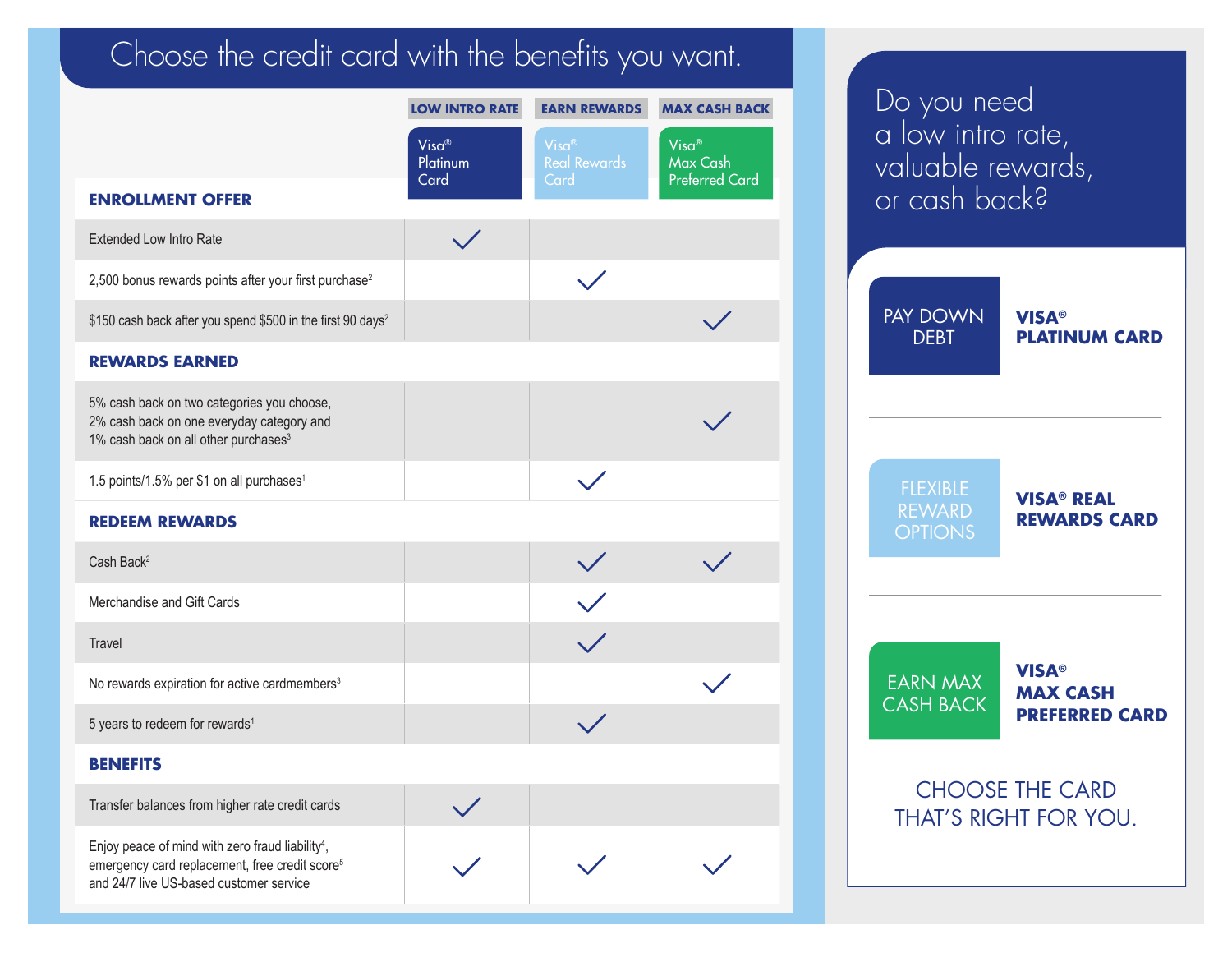**Platinum Card** 

# Purchasing

Visa® Real Rewards **Card** 

## Visa®<br>Platinum Purchasing <sup>Visa®</sup><br>Card Card Card Card Card Card Card Rewards Power

#### **Extended Low Intro Rate**

#### **Pay down balances**



save on interest with a great low introductory rate for an extended time



pay down your other credit card balances faster



use for large purchases, unexpected expenses or last minute necessities

**Every purchase earns 1.5X rewards — with no limits**

**Earn**

1.5X points per \$1 on all eligible purchases<sup>1</sup>



awarded after first purchase $2 -$  that's  $2,500$ bonus rewards points

choices on how you can redeem your points

no caps or limits on the number of points you can earn

#### **Redeem**



#### **Merchandise**

- Music Movies Books
- Electronics & more



#### **Brand-Name Gift Cards**

• Retailers • Restaurants 250+ brands



#### **Travel**

• Air Travel • Hotel Stays

See a Representative for details.

Apply Today.

• Rental Cars & more

#### **Cash Back**

• 2,500 points for \$25 cash back